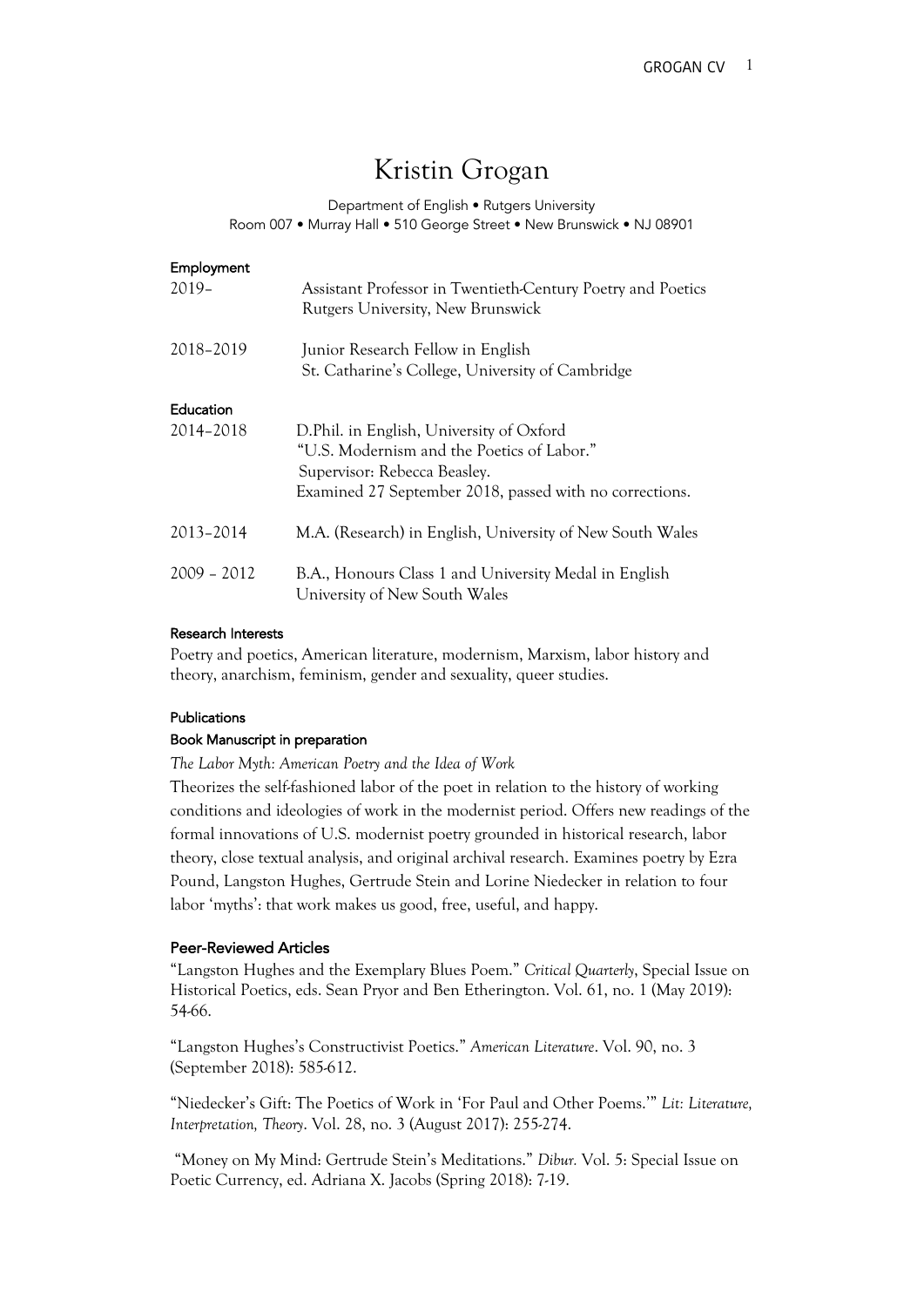"Three Ways of Looking at a Canto: Navigating Canto 108." *Glossator: Practice and Theory of the Commentary*. Vol. 10: Astern in the Dinghy: Special Issue on Ezra Pound's *Thrones*, ed. Alexander Howard, (2018): 329-354.

#### Book Chapters

"Poetry." *Understanding Marx, Understanding Modernism*, ed. Mark Steven, London: Bloomsbury, forthcoming 2020.

"Stein's Immaterial Labors." *Modernist Work: Modernity, Labor, and the Work of Art*, eds. John Attridge and Helen Rydstrand, London: Bloomsbury, 2019.

"Pound's Lynxes: On Canto 79." *Readings in The Cantos*, ed. Richard Parker, Clemson, SC: Clemson University Press, forthcoming 2020.

"Ezra Pound and the Anarchist Economics of Silvio Gesell." *A Companion to Ezra Pound's Economics*, eds. Roxana Preda and Ralf Lüfter, Bautz, 2018.

"Listening to the Late Cantos." *Sounding Modernism: Rhythm, Acoustics, and Sonic Mediation in Literature and Film*. Eds. Helen Groth, Penelope Hone, and Julian Murphet, Edinburgh: Edinburgh University Press, 2017.

# Selected Papers and Presentations

#### Conference Papers

"Pain immense and joy supreme: Lola Ridge's Anarchist Joy." Troublesome Modernisms: British Association of Modernist Studies Conference, June 20—22, 2019.

"Stein's Technique." Panel on "Technique." MSA 19: Modernism Today (Modernist Studies Association Conference), Amsterdam, August 10–13, 2017.

Lisa Robertson's Archive of the Present." Seminar on "Questions of the Present in Contemporary Poetics," MSA 19, August 10–13, 2017.

"Langston Hughes and the Poetics of Collective Labor." AMSN 3: Modernism and Work, University of New South Wales, March 29–31, 2016.

"Listening to the Late Cantos*.*" Obscure Modernism. Birkbeck, February 27, 2016.

"This is Grain Rite: Agrarian Labor in *Thrones*." 26th Ezra Pound International Conference, Brunnenburg, Italy, July 7-11, 2015.

"Ezra Pound and Labor." Work in Progress Seminar, University of Oxford, February 10, 2015.

"Into Which it all Disintegrates: History and the Lyric**."** A Copia of Words: On Andrea Brady, Birkbeck, University of London, December 13, 2014.

"Workshop on Ezra Pound's *Cathay*." Centre for Modernism Studies in Australia, Sydney, April 30, 2014.

"Working Like a Horse: Modernist Poetry and the Poetics of Labor." Seminar organized with Mark Steven. School of the Arts and Media Seminar Series, University of New South Wales, March 4, 2014.

"Andrea Brady and the New Long Poem*.*" MSA 15: Everydayness and the Event, University of Sussex, August 29–September 1, 2013.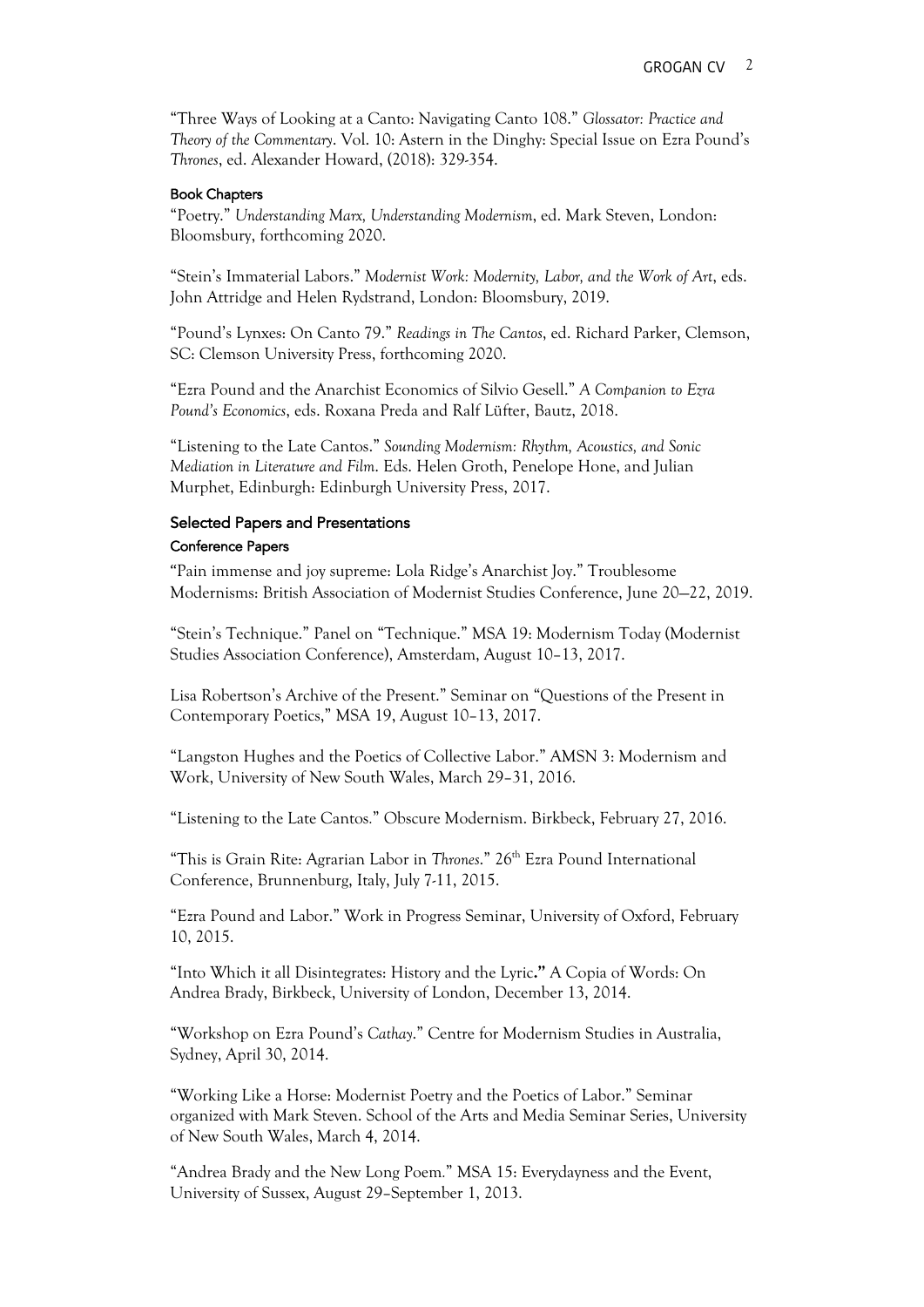"Modernism's Poetic Animals." Symposium on Modernist Inhumanism, University of Notre Dame, London, August 28, 2013.

"Sounding the 'Silent' Ideograms in Ezra Pound's Late Cantos." Modern Soundscapes, University of New South Wales, Sydney, July 10–13, 2013.

"At Last, Something Real: Thomas Pynchon and the Novel." Symposium on *Gravity's Rainbow* at Forty, University of New South Wales, Sydney, February 28, 2013.

#### Invited Talks

"Rebellions, travails, immolations: Modernist Poetry's Anarcha-feminism." Twentieth-Century and Contemporary Literature Research Seminar. University of Cambridge. February 5, 2019.

"Money on My Mind: Gertrude Stein and Value." Invited keynote speaker. Poetic Currency*.* St Anne's College, University of Oxford, May 18, 2017.

"Gertrude Stein's Idleness." Gender and Authority Seminar Series, University of Oxford, May 15, 2016.

"Notes on Canto 106." The London Cantos Reading Group, University of London, June 12, 2015.

## Panels Organized

"Modern Poetry Against Modern Capitalism", Troublesome Modernisms: British Association of Modernist Studies Conference, June 20—22, 2019.

## Funding, Grants, and Awards

| $2017 - 18$ | Esmond Harmsworth Graduate Scholarship in American Literature,       |
|-------------|----------------------------------------------------------------------|
|             | Rothermere American Institute                                        |
| $2017 - 18$ | Hertford College Senior Scholarship,                                 |
| $2014 - 17$ | University of Oxford Clarendon Fund Award                            |
| 2014-17     | Exeter College Bornhauser Studentship in American Literature (paired |
|             | with Clarendon Award)                                                |
| 2017        | Exeter College Travel Grant, awarded twice                           |
| 2016        | Rothermere American Institute Academic Program Fund                  |
| 2016        | TORCH graduate fund to support The Oxonian Review                    |
| 2016        | Exeter College Additional Research Fund for archival research        |
| 2016        | Maxwell & Meyerstein Travel Grant, Oxford English Faculty            |
| 2016        | Australasian Modernist Studies Network Travel Bursary                |
| $2013 - 14$ | Australian Postgraduate Award                                        |
| $2013 - 14$ | <b>UNSW Research Excellence Award</b>                                |
| 2012        | UNSW Honours Scholarship                                             |
|             |                                                                      |

2011 DAAD Winterkurs Scholarship, Universität Duisburg-Essen

## Teaching

## Rutgers University

358:437: Topics in 20th-Century Literature: Queer Poetics, Fall 2019

359:201: Principles of Literary Study: Poetry, Fall 2019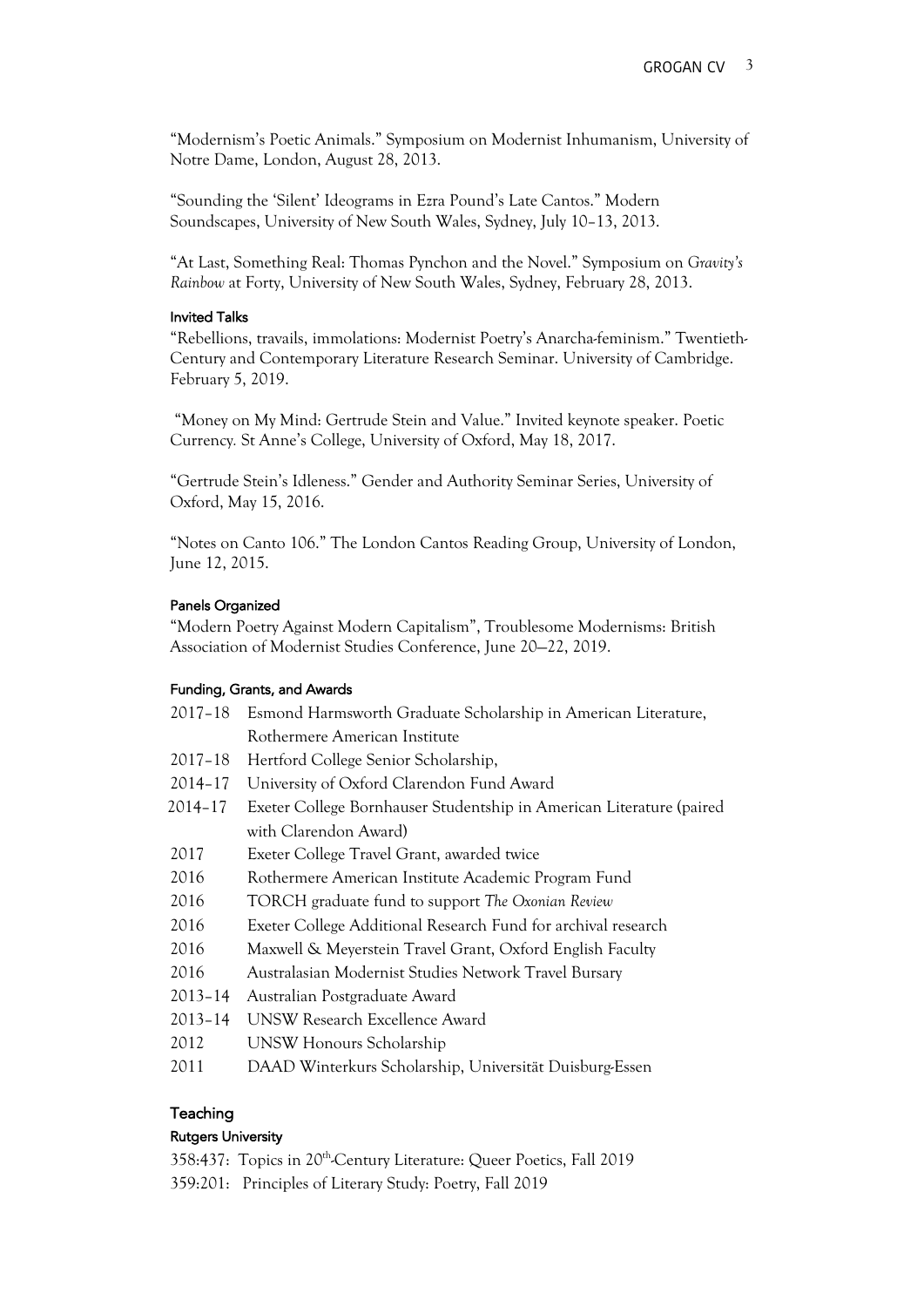## University of Cambridge

Dissertation Supervision: second-year dissertation, "Elizabeth Bishop and Space"; thirdyear dissertation, "Langston Hughes, Jazz, and Protest Writing", 2018-19.

#### University of Oxford

Teaching Assistant, "The Avant-Garde", third-year seminar, 2015. Tutor, "Paper 4: Modern Literature 1910 – Present," Balliol College, 2017. Tutor, "Paper 4: Modern Literature 1910 – Present," St. Catharine's College, 2016. Tutor and Course Convener, "Nineteenth-Century Poetry", Worcester College Visiting Student Program (with Wellesley College), 2017. Tutor and Course Convener, "Modernism", Sarah Lawrence Visiting Student Program, 2017. Tutor and Course Convener, "Modernist Poetry", Erasmus Program, 2016. Guest Lecturer, "Ezra Pound and his Critics", Department of Continuing Education, February 2017. Guest Tutor, "Prosody", Merton College, March 2017. Dissertation Supervisor: John Ashbery and creative writing; friendship in contemporary British and American women's poetry; and Emily Dickinson and space. June 2017–March 2018.

## Pedagogical Training

Associate Fellow of the Higher Education Academy, 2017

Developing Learning and Teaching Course (8 weeks), Humanities Division, University of Oxford, 2017

## Events and Convening

| $2017 - 18$ | Co-Convener, American Literature Research Seminar                     |
|-------------|-----------------------------------------------------------------------|
| May 2017    | Organizer (with Hugh Foley) Special Relationships: Poetry Across the  |
|             | Atlantic Since 2000, A one-day symposium at the Rothermere American   |
|             | Institute, Oxford.                                                    |
| $2015 - 16$ | Co-Convener, Modernist Poetry Reading Group                           |
|             | Held fortnightly in the Faculty of English, Oxford.                   |
| June 2015   | Co-Organizer, Oxford English Graduate Conference, 'Value', Faculty of |
|             | English, June 5                                                       |

## Non-Academic Writing

## Reviews and Interviews (Selected)

| 2017     | Interview with Eileen Myles. The Oxonian Review, January 30.            |
|----------|-------------------------------------------------------------------------|
| 2014-17  | Regular book, TV, and film reviews in The Oxonian Review                |
| Poetry   |                                                                         |
| 2018     | Winner, Martin Starkie Prize, Oxford University                         |
| 2017     | Winner, Jon Stallworthy Poetry Prize, Oxford University,                |
| 2017     | Shortlisted, Jane Martin Poetry Prize, Girton College Cambridge.        |
| Editing  |                                                                         |
| $2015 -$ | Contributing Editor, The Oxonian Review.                                |
| 2015     | Editor-in-Chief, The Oxonian Review, Michaelmas Term 2015, including an |
|          | edited special issue on Poetics (December, 2015).                       |